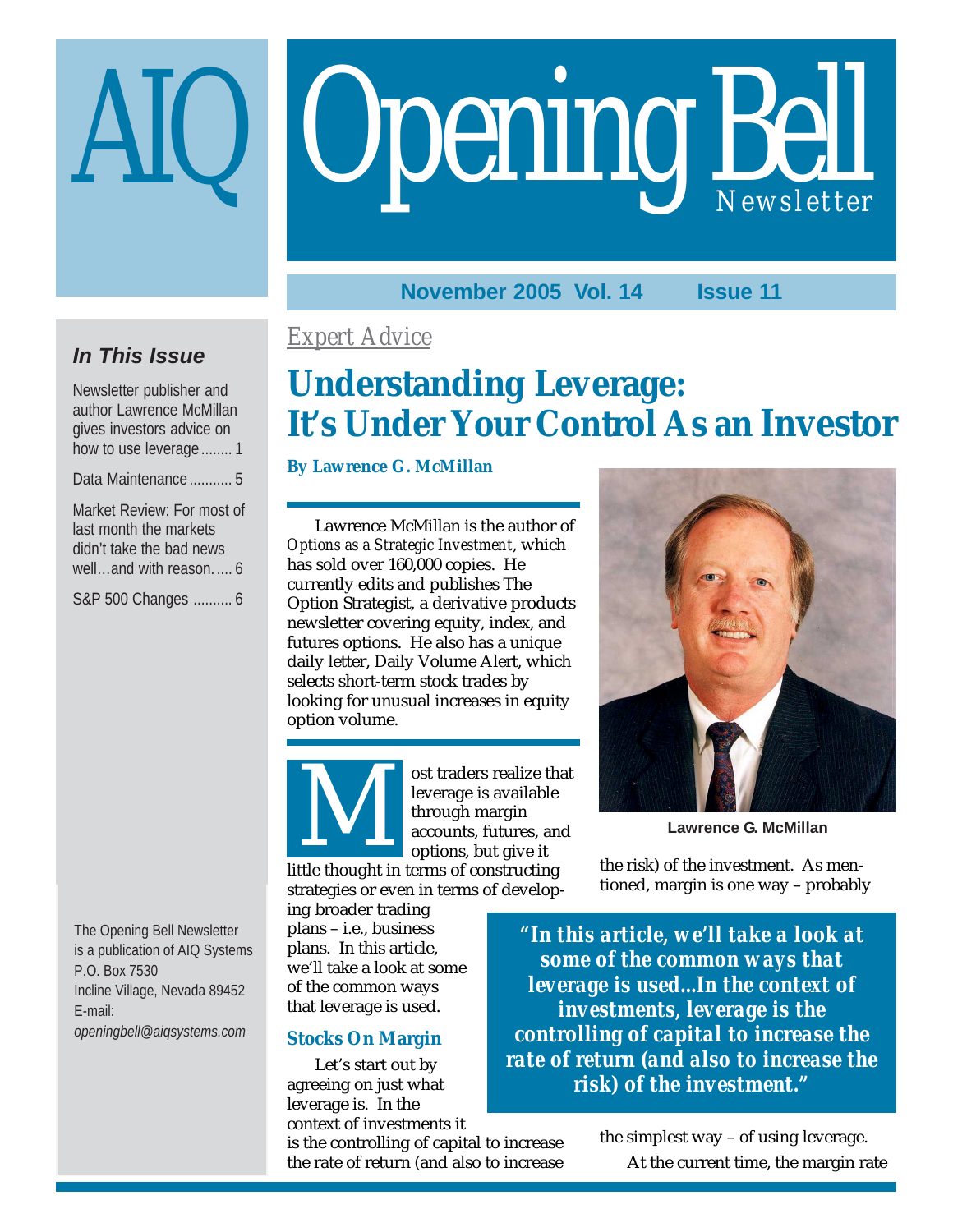theory the Fed controls three major is set at 50%. This rate is set by and controlled by the Fed – just as rates, such as the Fed Funds Rate, are. In rates: Fed Funds, reserve requirements, and the margin rate. The margin rate has been set at 50% since 1974, when it was lowered from 65%. The fact that it hasn't been changed since then would lead one to believe that the Fed no longer considers the control of margin rates to be necessary (especially since the Fed didn't raise margin rates when its own Chairman chided the investing public for "irrational exuberance").

Since the use of margin will come up later in this article, a quick example may be useful for those not familiar with buying stock on margin:

*Example:* XYZ stock is selling at \$60 per share. An investor wants to buy 300 shares, which would cost him \$18,000 in a cash transaction. On margin, the rate of 50% means that your broker can loan you (a maximum of) 50% of the cost of the stock; he will then also charge you interest on that loan, at the margin interest rates of that particular brokerage firm (currently about 9%

## **AIQ Opening Bell Newsletter**

**David Vomund, Publisher G.R. Barbor, Editor P.O. Box 7530 Incline Village, NV 89452**

AIQ Opening Bell does not intend to make trading recommendations, nor do we publish, keep or claim any track records. It is designed as a serious tool to aid investors in their trading decisions through the use of AIQ software and an increased familiarity with technical indicators and trading strategies. AIQ reserves the right to use or edit submissions.

While the information in this newsletter is believed to be reliable, accuracy cannot be guaranteed. Past performance does not guarantee future results.

**© 1992-2005, AIQ Systems**

at most brokers). So the actual investment breaks down like this, ignoring commissions:

| Your investment:        | \$9,000  |
|-------------------------|----------|
| Margin (broker's loan): | 9,000    |
| <b>Total Investment</b> | \$18,000 |

Leverage is generally defined as: Total investment you control / Your actual investment

In this example, then, your leverage would be:

 $$18,000 / $9,000 = 2$ -to-1 (2:1)

Hence, buying stock on margin gives you leverage of 2-to-1. Among

other things, this means that your rates of return will be doubled – on both gains and losses. So, if the stock drops by 50%, you will lose 100%. Just to verify that, note that if the

stock falls to 30 (from 60), the 300 shares would have lost \$9,000 – your entire investment. Brokerage firms don't mind your losing your *own* money, but they strongly object to your losing *theirs*. Hence, they will ask for more margin if the stock falls far enough, usually when their loan becomes 70% or more of the remaining worth of the stock you own (that is called *maintenance margin*).

When you *short* a stock, you

automatically do it on margin (stock cannot be shorted in a cash account), and the same leverage figures apply.

## **Controlling Leverage**

Before moving on to other examples of leverage, it is important to understand that *leverage is under your control as an investor*. You can control how much money you invest in a trade. For example, you could have bought that 300 shares of XYZ at 60 in your margin account, but instead of borrowing \$9,000, you could have (arbitrarily) decided to invest \$15,000 of your own money –

*"Buying stock on margin gives you leverage of 2-to-1. Among other things, this means that your rates of return will be doubled – on both gains and losses. "*

> thus borrowing only \$3,000 from the broker. That would reduce the leverage ratio to 6:5 (\$18,000 / \$15,000). In fact, you could have put up the whole \$18,000 if you wanted and eliminated any leverage altogether.

Without getting into the reasons *why* you would want to do this, suffice it to say that it *can* be done. Thus, leverage is under you control.

| <b>Future</b> | <b>Historic</b><br><b>Volatility</b> | <b>Stock</b>          | <b>Historic</b><br><b>Volatility</b> |
|---------------|--------------------------------------|-----------------------|--------------------------------------|
| Crude Oil     | 27%                                  | Sears Hidg            | 31%                                  |
| Soybean       | 27%                                  | <b>Broadcom</b>       | 27%                                  |
| Copper        | 22%                                  | <b>Phelps Dodge</b>   | 34%                                  |
| Cotton        | 19%                                  | Amgen                 | 19%                                  |
| Gold          | 12%                                  | <b>Newmont Mining</b> | 28%                                  |
| T-Bonds       | 8%                                   | Walgreen              | 16%                                  |
| Euro FX       | 7%                                   | <b>IBM</b>            | 13%                                  |
| S&P 500       | 9%                                   | \$SPX                 | 9%                                   |

**2**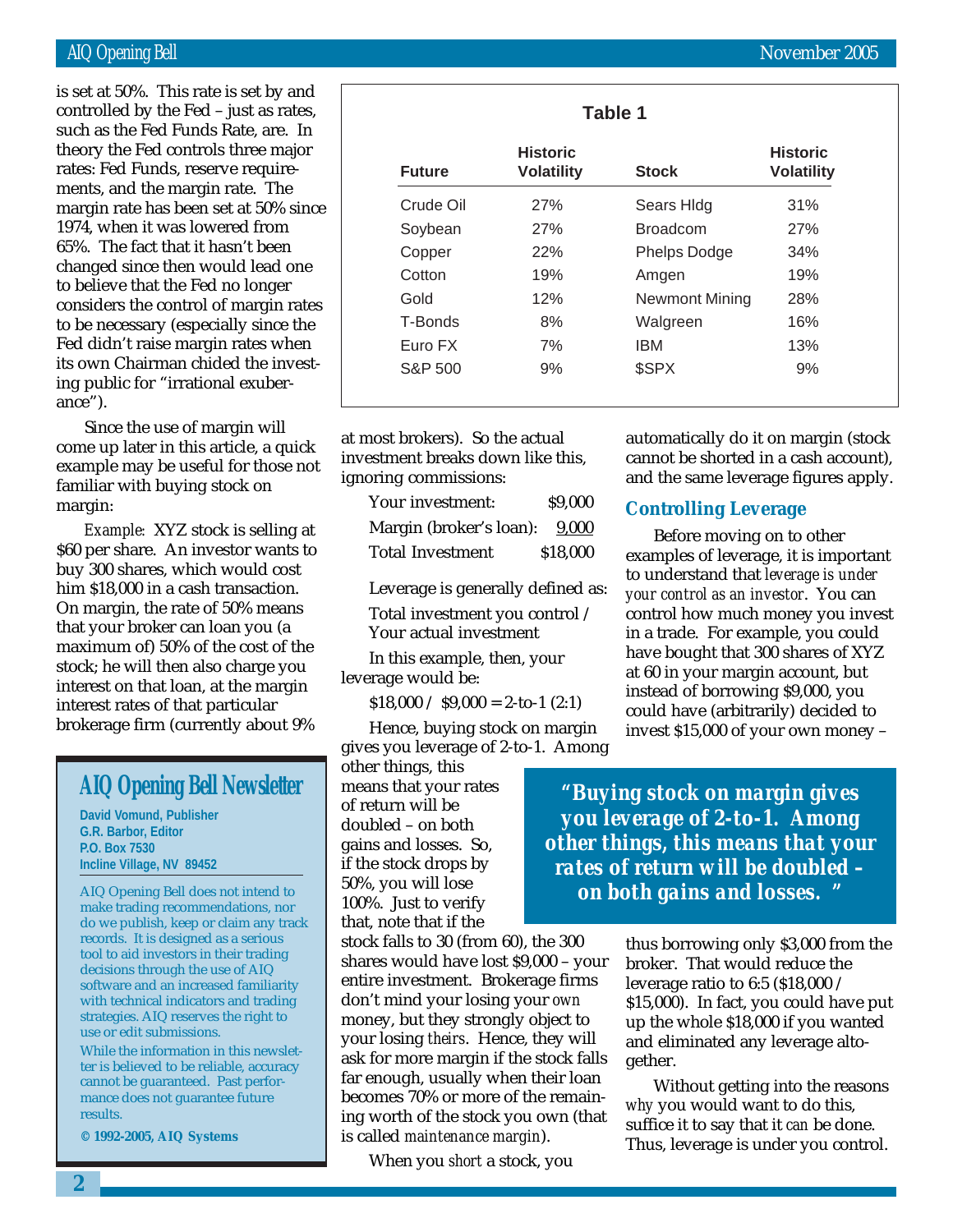This will be especially important in later examples, where leverage gets much higher.

## **Futures**

Futures trading scares many investors. They feel it is far too risky for them. This is perhaps true to a point, but attitudes like that imply that this investor doesn't understand how leverage can be used, nor does he understand futures.

In reality, futures are generally much less volatile than stocks. In **Table 1** are some current, actual 20 day volatilities of futures and popular stocks. Note that even the most "feared" commodities, such as Crude Oil and Soybeans, aren't really all that volatile. Also note how individual stocks *related* to commodities are much more volatile than the commodity itself (Newmont/Gold and Phelps Dodge/Copper).

So what gives futures the reputation of being "scary?" Leverage,

*"Futures trading scares many investors. They feel it is far too risky for them…In reality, futures are generally much less volatile than stocks. "*

that's what. Futures have always been traded with very low margin requirements – 10% or lower in many cases. If you only put up 10% margin to "control" something, then your leverage is 10:1. That means, among other things, that a 10% decline in the futures price will completely wipe out your initial investment, exposing you to losses of many times your initial investment.

We'll talk more about that later, but first we'd like to present a table that shows the leverage available in various futures contracts **(Table 2)**. We cite margin requirements at Man Financial, which is where we do our futures trading. Their data is availmine the "Contract Dollars" – the amount of investment one would have to make if he were to pay for this contract in cash. The margin requirement is that of Man Financial, from which we can compute the "Margin %" (Margin Required

divided by Contract \$'s) and then the Leverage.

able at www.manfutures.com.

In Table 2, the current price and the contract size are used to deter-

Consider the first line, which details the Chicago Merc's flagship S&P 500 futures contract. The futures are trading at a price of 1220. Those futures are worth \$250 per point of movement. Hence, the contract size is then  $1220 \times $250 =$ \$305,000. So when you buy this futures contract, you "control" \$305,000 worth of that index. However, the margin requirement is only \$19,688 – or 6.5% of the actual contract size. Think of this as buying stock at 6.5% margin instead of the 50% margin that you would have to put up to buy the individual stocks in a regular margin account. A

margin percentage of only 6.5% gives you leverage of 15.5 to 1 (the last column). That's a *lot* of leverage.

Peruse the table, observing the other contracts. Note that the leverage is *huge* for T-Bonds and for the Euro. These are not volatile commodities (see Table 1), so margin requirements are extremely low – and thus leverage is very high.

Even the IBM Single Stock Futures can be bought on 20% margin, giving leverage of 5:1.

These leverage numbers in the right-hand column are what give futures their "scary" reputation. But leverage is totally within control of the investor. Suppose that you wanted to own some crude oil, and you were not comfortable simulating it by buying a package of oil stocks. You *could* by a Crude Oil futures contract and advance the entire amount (in the form of T-Bills, say) – if you had \$65,700 available to invest in that manner. Then you would have no leverage (your leverage would be 1:1). Or, if you wanted to take the same sort of risk of owning Crude Oil that you would if you owned a stock, then you'd put up \$32,850 for 50% margin (2:1 lever-

| L |  |
|---|--|
|---|--|

| <b>Futures</b>     | Price | <b>Contract</b><br><b>Size</b> | <b>Contract</b><br><b>Dollars</b> | <b>Margin</b><br><b>Required Margin %</b> |      | Leverage<br>(x:1) |
|--------------------|-------|--------------------------------|-----------------------------------|-------------------------------------------|------|-------------------|
| S&P 500            | 1220  | 250                            | 305000                            | 19,688                                    | 6.5  | 15.5              |
| Corn               | 210   | 50                             | 10500                             | 810                                       | 7.7  | 13.0              |
| Soybeans           | 620   | 50                             | 31000                             | 2,498                                     | 8.1  | 12.4              |
| T-Bonds            | 116.5 | 1000                           | 116500                            | 1,553                                     | 1.3  | 75.0              |
| Gold               | 441   | 100                            | 44100                             | 1,350                                     | 3.1  | 32.7              |
| Copper             | 169   | 250                            | 42250                             | 2,700                                     | 6.4  | 15.6              |
| Coffee             | 99    | 375                            | 37125                             | 2,800                                     | 7.5  | 13.3              |
| Crude Oil          | 65.7  | 1000                           | 65700                             | 7,087                                     | 10.8 | 9.3               |
| Natural Gas        | 9.72  | 10000                          | 97200                             | 8.775                                     | 9.0  | 11.1              |
| Cotton             | 48    | 500                            | 24000                             | 1,680                                     | 7.0  | 14.3              |
| Euro FX            | 122.5 | 1250                           | 153125                            | 3,105                                     | 2.0  | 49.3              |
| <b>IBM Futures</b> | 82    | 100                            | 8200                              | 1,640                                     | 20.0 | 5.0               |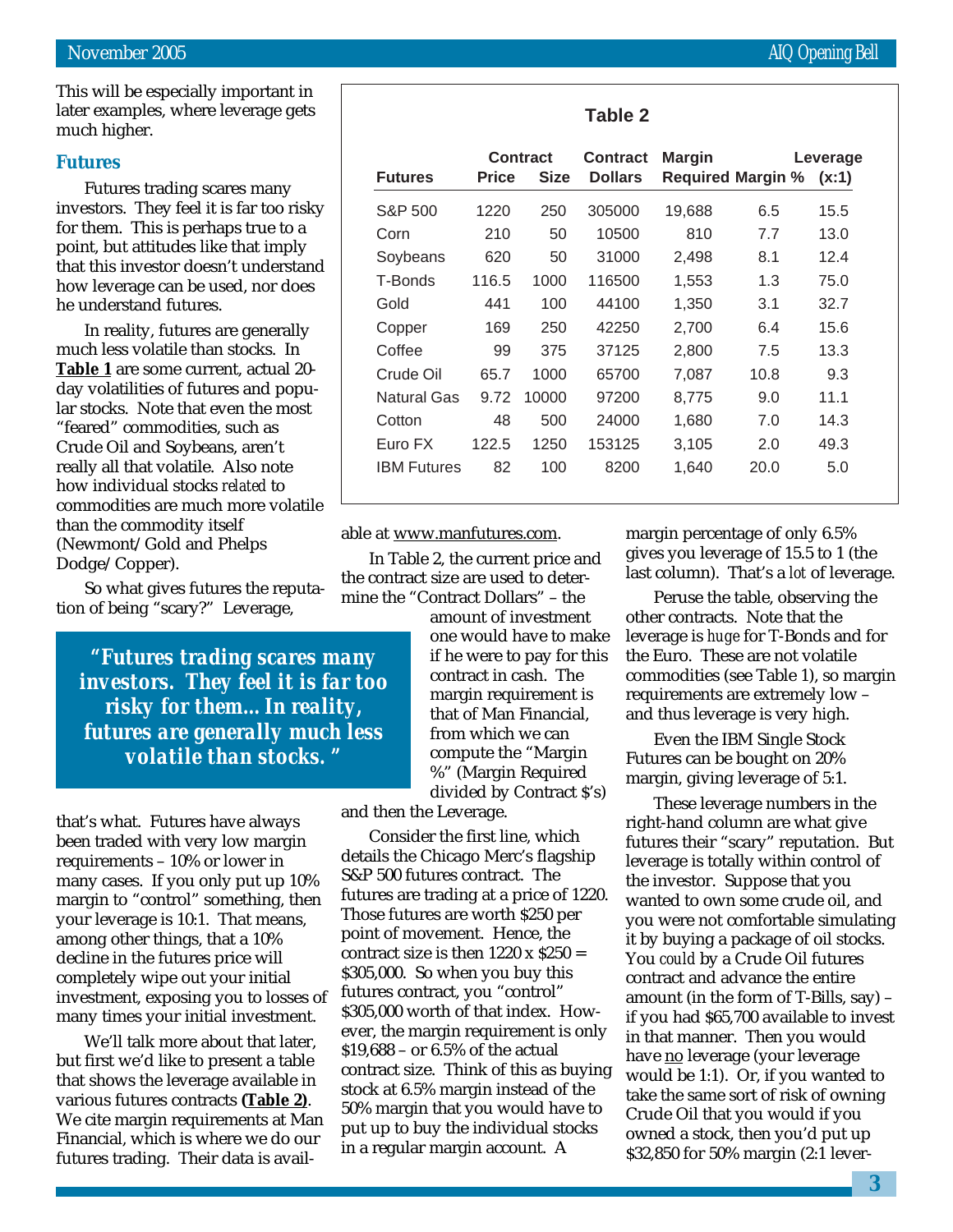commodities as investments more on age). The point is that you can control the leverage yourself – thus making it feasible to treat these a plane with stock ownership.

## **Options**

Futures are a derivative. Other derivatives – mainly options – are available for a trader to use as leverage as well. Futures trade up and down like stocks do (in fact, when describing futures to a novice, we often say they behave like









| <b>IBM</b><br><b>Price</b> | <b>Stock</b><br><b>Move</b> | <b>Option</b><br>Value | <b>Option</b><br><b>Move</b> | Leverage |
|----------------------------|-----------------------------|------------------------|------------------------------|----------|
| 50                         | $-39%$                      | 0                      | $-100%$                      | 2.6      |
| 80                         | $-2%$                       | 0                      | $-100%$                      | 41.0     |
| 90                         | 10%                         | 10                     | 100%                         | 10.0     |
| 100                        | 22%                         | 20                     | 300%                         | 13.7     |
| 120                        | 46%                         | 40                     | 700%                         | 15.1     |

**Table 3**

"stocks with an expiration date" – not like options at all). Options have the unique feature of a striking price, which limits risk for holders.

It is not as easy to calculate the leverage feature for options as it is for futures or for stocks bought on margin. Consider this example:

*Example:* IBM is at \$82. You can buy the Jan 80 call for 5. What is your leverage? The answer is, "It depends on what the stock does." **Table 3** shows the leverage is different, depending on where the stock is when you exit your trade. Thus, the leverage in a long option is not constant.

**Figure 1** shows the "Leverage" computation for all prices of IBM from 50 to 120. Regardless of how you slice it, there is plenty of leverage from owning option. At 120, for example, the option has increased by 700% while the stock is up 46%.

Other option strategies have leverage too, but when the risk is not well-defined (as in the sale of a naked option), then it is more difficult to determine. In the case of a naked call option, one would make money if the stock fell and lose money if the stock rose – hence the results are inverse to the stock movement. The initial margin requirement for a naked IBM Jan 80 call, trading at 5, would be 30% x 82  $+ 5 = 29.6$ . While the margin requirement varies from there, for this simplistic example we'll use that as the "investment." With that as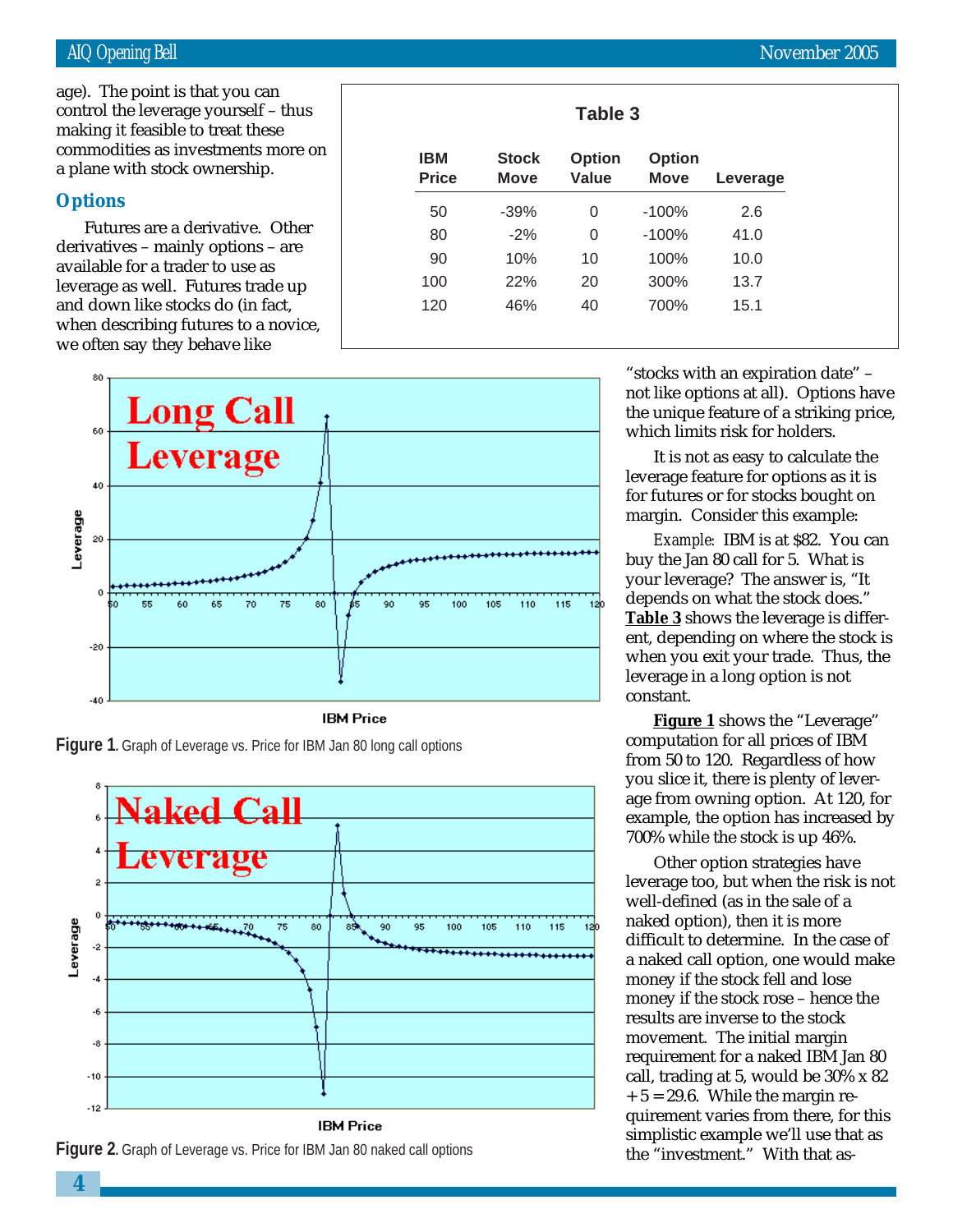sumption, the leverage from selling naked options is not nearly as great as that from buying options (**Table 4**).

Ironically, the leverage is not as great as one might expect in naked options, because of the relatively large initial investment. In fact, as the stock moves higher, the investment increases, so the leverage would actually be lower than shown in **Figure 2**.

## **Using Leverage in a Strategy**

It is often the case – especially with options – that one can construct a strategy in more than one way.

*"Figure 1 shows the "Leverage" computation for all prices of IBM from 50 to 120…there is plenty of leverage from owning options. At 120, for example, the option has increased by 700% while the stock is up 46%."*

For example, rather than shorting stock, one could construct a position of "long put, short call" where the options have the same terms (same expiration date and striking price). Leverage might not be the primary factor in using the synthetic short

Rather than requiring 50% of the stock price as initial margin for the short sale, the option position requires

stock position (i.e., the options), but

it certainly plays a role.

only roughly 30% of the stock price (for the naked put). Thus, a leverage factor of 1.67 is available. Of

course, one might be more influenced by the fact that the option strategy does not require borrowing of stock nor does it require an uptick to establish the position. Those might be more important than the leverage.

## **Conclusion**

Leverage is neither good nor bad, it just *is*. One should be aware of leverage, noting if it is available in the strategy he is pursuing. He should also understand that leverage can be reduced with the infusion of more capital (investment) into a position.

The Option Strategist, by Lawrence G. McMillan, is published twice monthly. The newsletter covers equity, index, and future option recommendations and strategy, as well as an educational article. www.OptionStrategist.com

Mr. McMillan can be contacted at info@optionstrategist.com or 800- 724-1817.

## **STOCK DATA MAINTENANCE**

## **The following table shows stock splits and other changes:**

| <b>Stock</b>             |            |     | Ticker Split Approx. Date Stock |                    |             |     | Ticker Split Approx. Date |
|--------------------------|------------|-----|---------------------------------|--------------------|-------------|-----|---------------------------|
| <b>Denbury Resources</b> | DNR        | 2:1 | 11/08/05                        | Met-Pro Corp.      | <b>MPR</b>  | 4:3 | 11/16/05                  |
| Fastenol Co.             | FAST       | 2:1 | 11/14/05                        | Brown & Brown Inc. | <b>BRO</b>  | 2:1 | 11/29/05                  |
| Barnwell Inds.           | <b>BRN</b> | 3:1 | 11/15/05                        | Hologic Inc.       | <b>HOLX</b> | 2:1 | 12/01/05                  |

### **Trading Suspended:**

America West Holdings (AWA), Delphi Corp. (DPH), Delta Airlines (DAL), E.piphany Inc. (EPNY), Gillette Co (G), Providian Financial (PVN), Tasty Baking Co. (TBC), U.S. Airways Group (LCC)

## **Name Changes:**

Greg Manning Auctions (GMAI) to Escala Group (ESCL) Southern Peru Copper (PCU) to Southern Copper Corp (PCU) WebMD Corp (HLTH) to Emdeon Corp (HLTH)

**Table 4**

| <b>IBM</b><br><b>Price</b> | <b>Stock</b><br><b>Move</b> | <b>Option</b><br>Value | <b>Opt Pft</b><br>$\div$ 29.60 | Leverage |
|----------------------------|-----------------------------|------------------------|--------------------------------|----------|
|                            |                             |                        |                                |          |
| 50                         | $-39%$                      | 0                      | 16.9%                          | $-0.4$   |
| 80                         | $-2\%$                      | 0                      | 16.9%                          | $-6.9$   |
| 90                         | 10%                         | 10                     | $-16.9%$                       | $-1.7$   |
| 100                        | 22%                         | 20                     | $-50.7%$                       | $-2.3$   |
| 120                        | 46%                         | 40                     | $-118.2%$                      | $-2.6$   |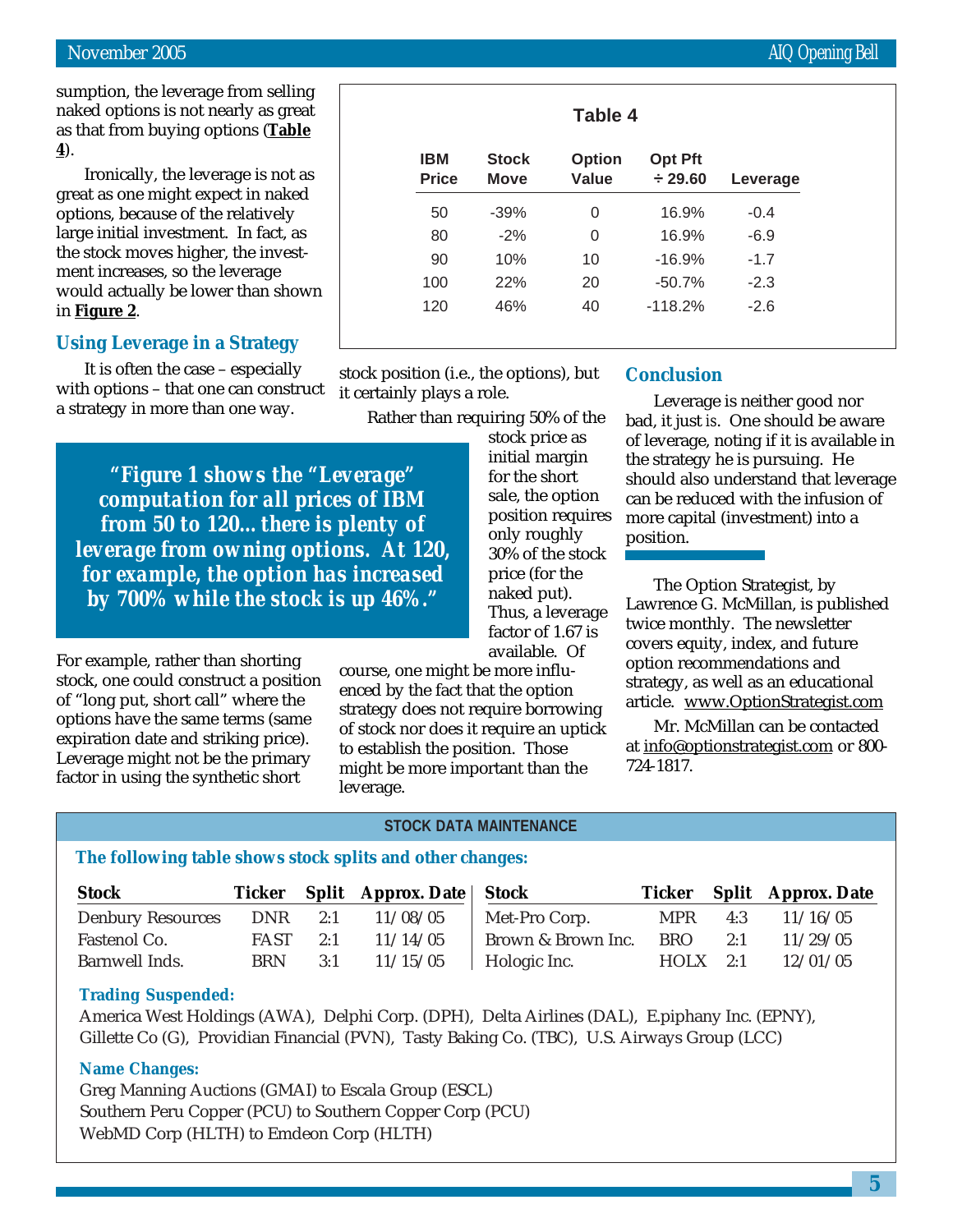## *Market Review*

# **Inflation Talk and Higher Interest Rates Take Their Toll on the Market**

t is usually a good sign when the markets take bad news well, but not such a good one when they don't. For most of last month the I is usually a good sign<br>when the markets take b<br>news well, but not such a<br>good one when they don<br>For most of last month the<br>markets didn't take the bad news well…and with reason.

In speeches early last month some Federal Reserve governors said inflation is rising to the upper end of its "acceptable" range, and pressures are still building. Translation: interest rates will rise further, maybe even faster, than what was built into the market.

All the inflation talk and higher interest rates took a toll on the market. In the first half of October, the S&P 500 fell 4.2% and the Nasdaq Composite fell 5.3%. The market rebounded later in the month and most indexes closed down about 1.6% for the month. Interestingly, the low came during AIQ's annual Fall Seminar. That wasn't the first time that has happened!

As always, there were some winning and losing groups in the market. Oil prices fell so Transportation was the best performing sector and Energy was the worst performing. Transportation gained 5% while Energy fell 11%. Other winning sectors were Financial Services gaining 4%, Retailing up 3%, Banking up 2%, and Health Care up 2%.

The October selling was strong enough to bring the S&P 500's

## **S&P 500 Changes**

**Changes to the S&P 500 Index and Industry Groups:**

Lennar (LEN) replaces Gillette Co (G). LEN is added to the Homebuilding (HOMEBUIL) group.



**Figure 1.** Weekly chart of S&P 500 index with Stochastic indicator displayed.

weekly Stochastic to an oversold reading (**Figure 1**). Because this is a weekly chart, this indicator often only hits oversold territory a couple

times a year. It is hard to act on these signals, however, because the market never looks good when the indicator is oversold.

October 31, the Dow was about unchanged but there were five days where the average moved more than 100 points.

*"The October selling was strong enough to bring the S&P 500's weekly Stochastic to an oversold reading…It is hard to act on these signals, however, because the market never looks good when the indicator is oversold."*

The Nasdaq's weekly relative strength indicator (RSMD SPX) fell in September and most of October. At month's end, this indicator was beginning to move sideways. It would be bullish if this indicator reversed direction and began to trend higher.

Volatility finally increased in October. From October 19 through

Still, the market remains in its narrow, two-year range. Not until investors begin to anticipate either an improvement or deterioration in one or more of today's negatives (high energy prices, rising interest rates, falling confidence, slowing growth, etc.) will stocks break above or below the range.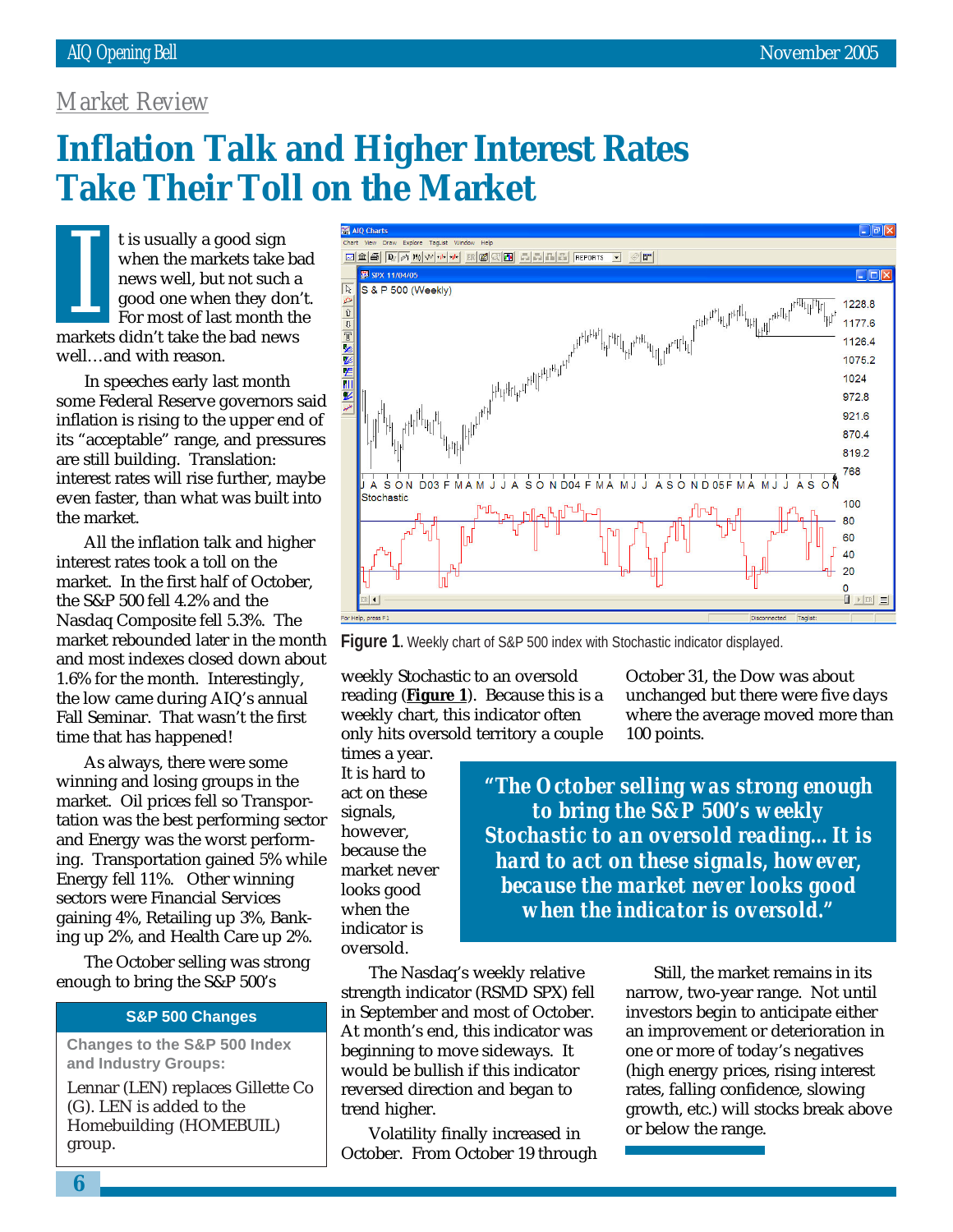# AIQ Seminars 2006 One Day Seminars Across the Country with

David Vomund and Steve Palmquist





## **Here's what previous attendees had to say**

*"Palmquist was great! A nice combination of good systems and good methodology clearly presented in an engaging manner"*

*"David Vomund. Very knowledgeable, very good speaker, extremely practical advice-a great asset to AIQ!!"*

| <b>VENUES</b> |           |
|---------------|-----------|
| San Diego     | 2/25/2006 |

## **Tampa 3/25/2006 Manchester 4/22/2006 Denver 6/17/2006**



# **AIQ's One Day Seminar Agenda Offers Top Class Education at a Great Price**

# **Short Term Trading Techniques for Trading Both Long and Short Positions** *by Steve Palmquist*

In this session Steve will be sharing one of his favorite short term trading techniques for trading both Long and Short positions. This is not a theoretical approach, but one Steve uses every day with his own money. He will discuss the specific system, show how it was developed and tested, and provide tips and techniques for using it based on his nearly 20 years of market experience.

# **Market Truths** *by David Vomund*

David Vomund will reveal important market truths that he has learned from actively studying and trading the market for nearly 20 years. These are the truths that experienced investors learn over time. New investors learn these truths the hard way – by losing money. Topics include market behavior, position sizing, and trading psychology.

# **Market Adaptive Trading** *by Steve Palmquist*

Steve has developed a Market Adaptive Trading Technique that he uses to determine when to trade specific systems and when to stand aside. Successfully analyzing current market conditions is one of the keys to trading success. Learn when to focus on Longs, when to trade Shorts, and when to stay in cash. Just trading a single system all the time without a careful analysis of the market conditions can give you a lot of practice at taking draw downs. Learn from Steve's experience and take your trading to the next level.

# **Getting Started Right With AIQ** *by David Vomund*

David Vomund will cover the features within TradingExpert that every AIQ user should know. Basic features such as charting, report generation, and exploring will be discussed. Advanced features such as industry group creation and the use of Expert Design Studio will also be covered.

# **Sign up now 1-800-332-2999 x115**